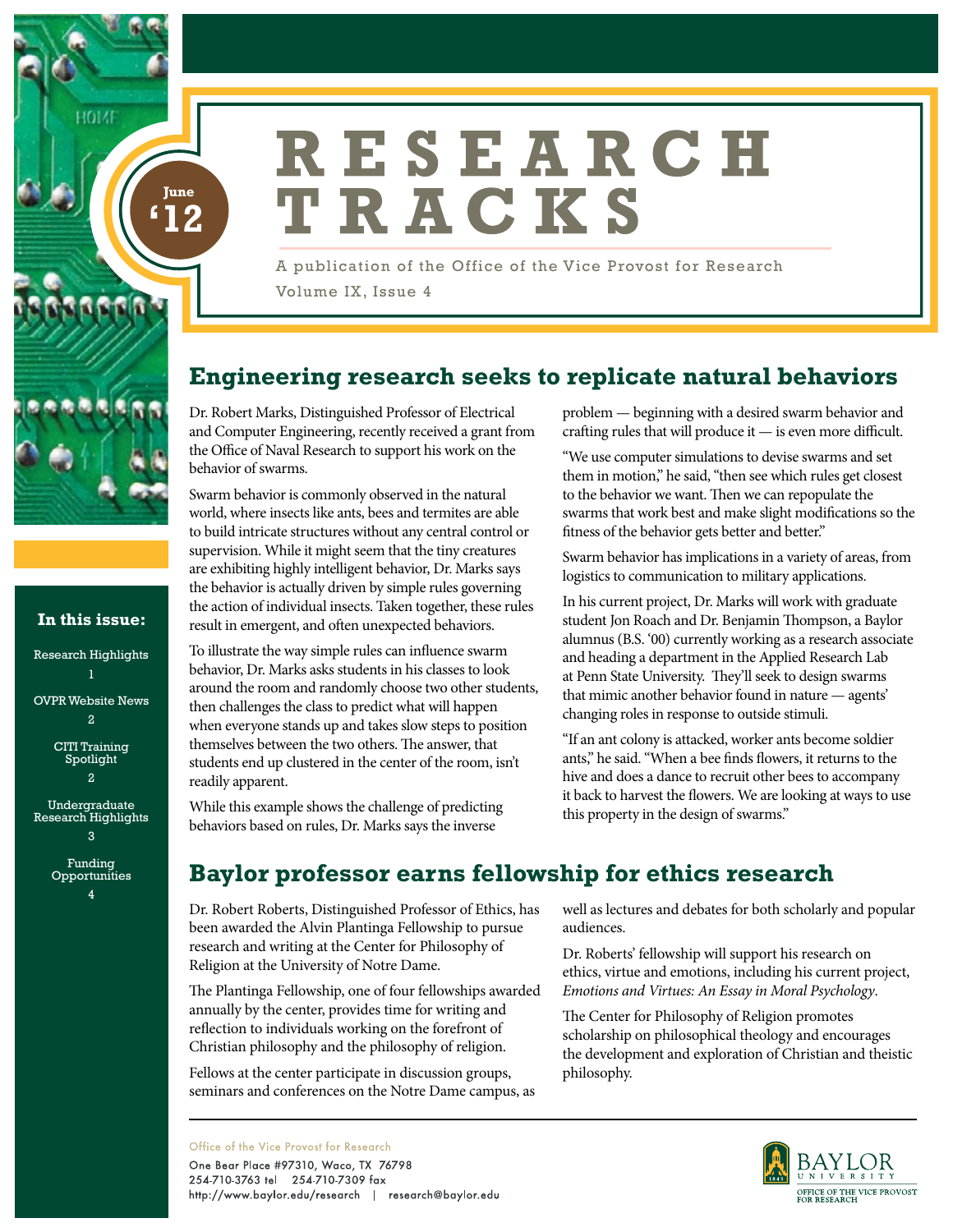### **OVPR website provides assistance in seeking, applying for research funding**

The "Research Funding" section of the OVPR website provides faculty with assistance in seeking external funding for their research and scholarly activities. The site provides guidance for every step in the process, from finding opportunities to developing proposals and submitting applications.

### **Finding funding**

The funding section includes information on internal and external sources of funding in a variety of disciplines. Opportunities are ordered by topic area and each listing includes a brief synopsis and a link to the full announcement on the sponsor's website.

The site also includes a link to **[COS Pivot](http://pivot.cos.com)**, an online database of funding opportunities. The OVPR provides a campus-wide subscription to the service, which indexes funding opportunities from a variety of sources including federal agencies, professional societies, private foundations and more. COS Pivot's advanced search tool can help faculty find opportunities relevant to their discipline, and its funding alert service can send a weekly email with newly listed search matches. Users can also set up research profiles and search for other researchers to facilitate off-campus collaboration.

### **Proposal development**

After identifying relevant funding opportunities, faculty can consult the proposal development section for information on writing proposals. This section contains links to tips and guides as well as examples of proposals suitable for submission to a variety of agencies.

It is important to contact your academic unit's **[assigned](http://www.baylor.edu/research/osp/index.php?id=36122)  [coordinator](http://www.baylor.edu/research/osp/index.php?id=36122)** in the Office of Sponsored Programs (OSP) before beginning to write your proposal. OSP



staff can help avoid submission and eligibility problems by ensuring compliance with applicable university and sponsor policies.

### **Proposal submission**

The proposal submission section provides an interactive walk-through of the process of submitting a proposal, including electronic routing, budget preparation and administrative review.

### **Questions? Contact OVPR**

The Office of the Vice Provost for Research is dedicated to assisting faculty from all academic units in identifying, obtaining and managing the funding needed to support their research and scholarly pursuits.

If you have questions about seeking funding for your research or using the COS Pivot database, contact **[Blake Thomas](mailto:Blake_Thomas%40Baylor.edu?subject=)** at 254-710-3153.

#### *CITI Training Spotlight*

### **Considering research in a workplace setting? Review the optional CITI module on workers and employees**

Federal and state laws, as well as university policies, afford protection to human subjects of research. Baylor University and its Institutional Review Board (IRB) share responsibility with investigators for implementing all required protections to safeguard the rights and welfare of subjects.

For faculty conducting research on workplace dynamics, it may be necessary to gather survey data from employees. It is important to remember that workers or employees are considered vulnerable research subjects because of the potential for coercion by an employer either to participate or not to participate in a study, or to answer in a way that casts the organization in a more favorable light.

must carefully consider their research methods to ensure protection of employees who serve as research subjects (investigators who would like to survey Baylor employees must receive the approval of the appropriate vice president).

The CITI online training program offers a module dedicated to research on worker/employee populations. While the IRB does not require this module as part of as part of mandatory human subjects training, it is helpful to those investigators considering research conducted in the workplace.

**[Click here](https://www.baylor.edu/research/irb/index.php?id=79632)** to access the CITI training portal, or contact **[Jill Combs](mailto:Jill_Combs%40Baylor.edu?subject=)**, OVPR administrative assistant, with questions about CITI training.

Because of these vulnerabilities and risks, investigators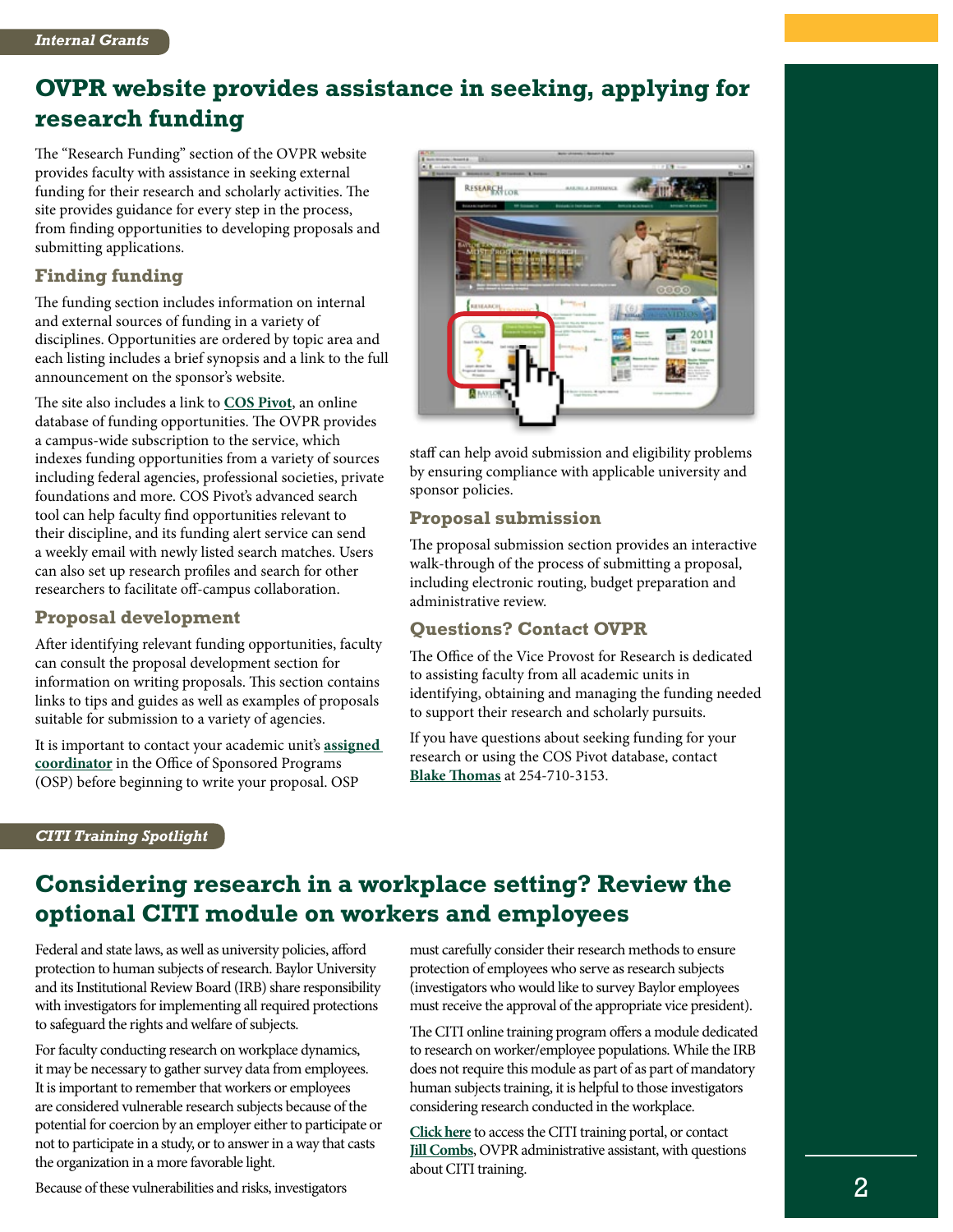### **New student organization supports undergraduate research**

Undergraduate Research

A new student organization dedicated to promoting research among undergraduates has received its official university charter.

Baylor Undergraduate Research in Science and Technology (BURST) is made up of students from a variety of STEM fields who share an interest in making research a part of their undergraduate experience.

The group was born out of the Undergraduate Research and Scholarly Achievement (URSA) program, an OVPR initiative that seeks to expand research opportunities for undergraduate students across all academic units.

Taylor Kohn, a junior university scholar major from Wichita, Kansas, is the president of BURST. He said the new organization will sponsor workshops and other events on campus to help students improve their research skills and learn more about how to present findings of research.

> "We'll be bringing in speakers to talk about how hypothesis-driven research works," he said. "We'll have workshops on practical skills like how to make a research poster or how to write an abstract. Those skills are important, but sometimes overlooked in a traditional classroom setting."

He said the group also plans to partner with URSA to help make students aware of opportunities for undergraduate research, both here at Baylor and off campus.

Kohn and other members of BURST will work closely with members of the Undergraduate Research and Scholarly Achievement (URSA) Steering Committee to prepare for and present next year's URSA Scholars Week event.

### **URSA honors outstanding undergraduate research posters from 2012 Scholars Week event**

Science & Techno

The 2012 edition of URSA Scholars Week showcased undergraduate research from academic units across the university. The Biology, Environmental Science, Geology and Physics departments have awarded special recognition to the top posters in their disciplines.

In all, the four departments recognized 12 "Outstanding Undergraduate Research Posters."

In conjunction with URSA and the Baylor Libraries, BURST organized a public exhibition of these top

posters in the walkway between the Moody and Jones Libraries, giving students, faculty and other visitors a chance to see the outstanding work being done by our undergraduate students.

URSA and the OVPR are proud to recognize the students and faculty mentors who contributed to these outstanding posters. A full list of the 12 recognized posters, including titles, authors and faculty mentors, is available on the **[URSA website](http://www.baylor.edu/research/ursa/index.php?id=88983)**.



*Kristine Williams, left, and Amir Ali present the results of their research at the 2012 URSA Scholars Week. Williams' and Ali's posters were among the 12 "Outstanding Undergraduate Research Posters" recognized by faculty judges in their departments.*